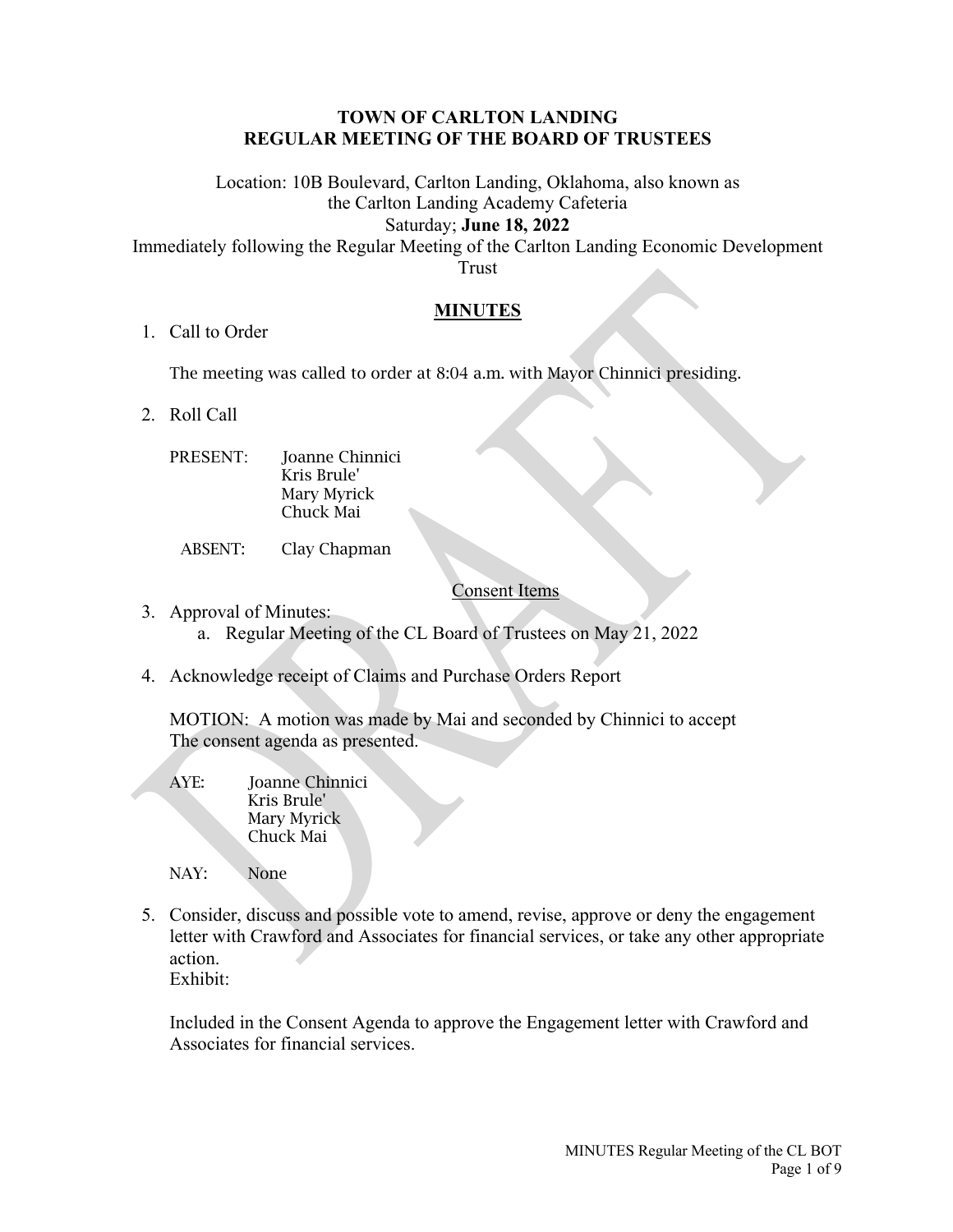6. Consider, discuss and possible vote to amend, revise, approve or deny the engagement letter with Elfrink & Associates for Auditing Services, or take any other appropriate action Exhibit:

Included in the Consent Agenda to approve the engagement letter with Elfrink & Associates for auditing services.

- 7. Items Removed from Consent Agenda
- 8. Consider, discuss, and possibly vote to approve, amend, revise, or deny FY 21-22 Budget Amendment #2 for Carlton Landing General Fund Fiscal Year End Budget Adjustments, or take any other appropriate action. Exhibits:

MOTION: A motion was made by Chinnici and seconded by Mai to approve FY 21-22 Budget Amendment ##2 for Carlton Landing General Fund Fiscal Year End Budget Adjustments.

- AYE: Joanne Chinnici Kris Brule' Mary Myrick Chuck Mai
- NAY: None
- 9. Reports
	- a. Sales Tax Revenue and other Financial Reports (See attachments)
	- b. Town Administrator (See attachment)

\_\_\_\_\_\_\_\_\_\_\_\_\_\_\_\_\_\_\_\_\_\_\_\_\_\_\_\_\_\_\_\_\_\_\_\_\_\_\_\_\_\_

c. Legal Reports, Comments, and Recommendations to the Governing Body

Kay Wall, Town Attorney reported her review of and approval of the agenda.

10. Recognize Citizens wishing to comment on non-Agenda Items.

Heather Scott spoke as a representative of the people to request that the HOA and town work more closely together to provide security and the creation of the fire district.

11. Adjournment

There being no further business, a motion was made and seconded to adjourn the meeting at 8:34 a.m., June 18, 2022

Mayor

Attest:

 \_\_\_\_\_\_\_\_\_\_\_\_\_\_\_\_\_\_\_\_\_\_\_\_\_\_\_\_\_\_\_\_\_\_\_\_\_\_\_\_\_\_ Town Clerk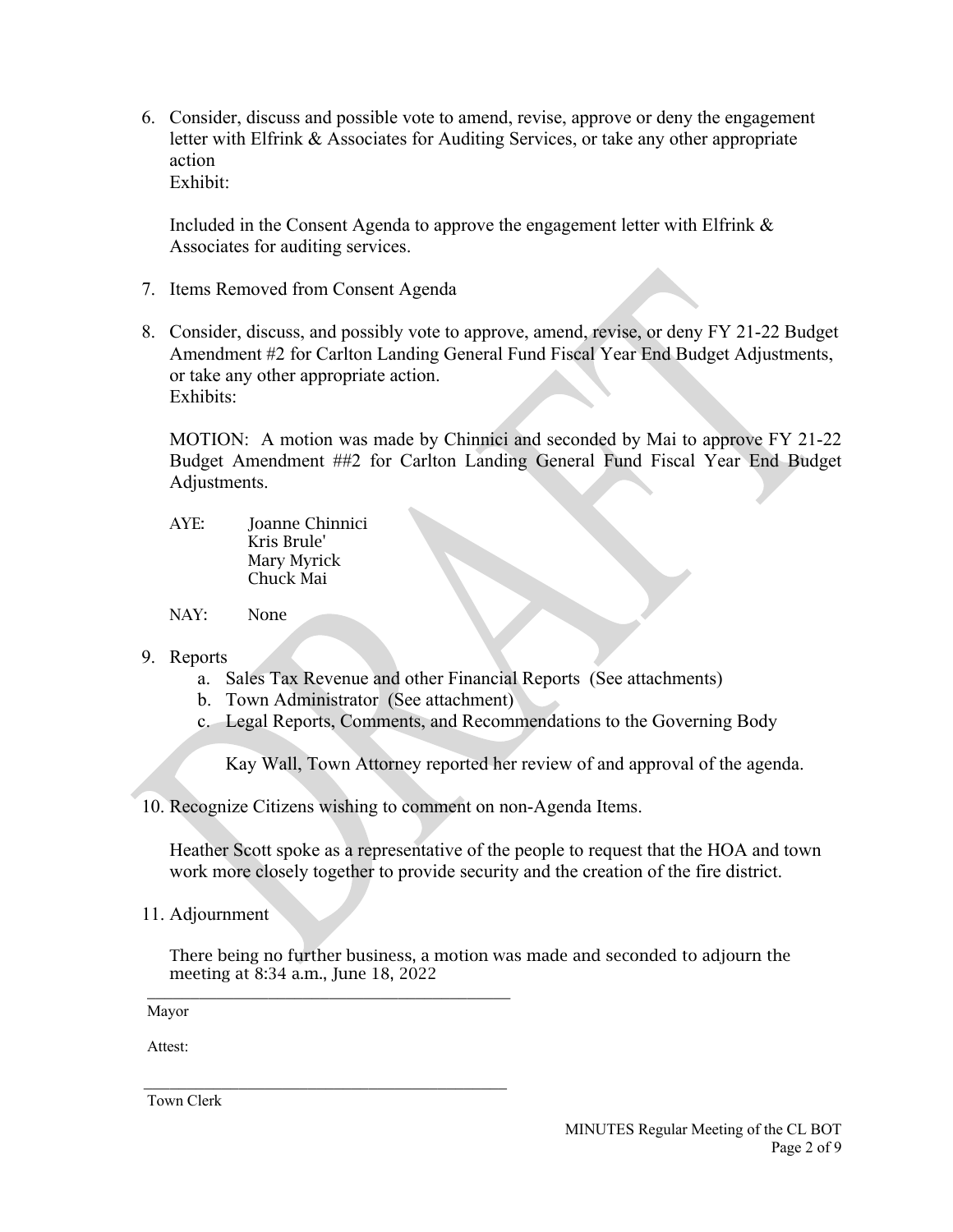#### **BUDGET AMENDMENT FORM**

**Fiscal Year: 21-22 Amendment #2:**

#### **Estimated Revenue**

|             | <b>Expense</b>               |                                                        |                     |                  |                 |              |
|-------------|------------------------------|--------------------------------------------------------|---------------------|------------------|-----------------|--------------|
| <b>Fund</b> | <b>Department</b>            | Line Item                                              | <b>Account Code</b> | <b>Increase</b>  | <b>Decrease</b> | Increase     |
|             | <b>Decrease</b>              |                                                        |                     |                  |                 |              |
| <b>GEN</b>  | Revenue<br>\$                | Sales Tax                                              | 10-000-4000-00      | \$97,000.00      | \$              | \$           |
|             | Admin<br>\$                  | Salaries                                               | 10-10-5000-00       | \$               | \$              | \$2,576.00   |
|             | Admin<br>\$                  | <b>Social Security</b>                                 | 10-10-5510-00       | \$               | \$              | \$337.00     |
|             | Admin<br>\$                  | <b>Employer Paid Insurance</b>                         | 10-10-5020-00       | \$               | \$              | \$1,471.00   |
|             | Admin<br>\$                  | <b>Employer Retirement Cont.</b>                       | 10-10-5025-00       | \$               | \$              | \$<br>648.00 |
|             | Gen Gov<br>\$5,0000.00       | <b>Community Support Agree</b>                         | 10-15-6030-00       | $\overline{\xi}$ | \$              | \$           |
|             | Gen Gov<br>\$                | <b>Transfer Out Reserve</b>                            | 10-15-9503-00       | \$               | \$              | \$97,000.00  |
|             |                              | Purpose - Year End Budget Adjustments.                 |                     |                  |                 |              |
|             |                              |                                                        |                     |                  |                 |              |
|             | <b>RESERVE Revenue</b><br>\$ | Transfer IN Gen Fund                                   | 40-00-9000-00       | \$97,000.00      | $\zeta$         | \$           |
|             |                              | Purpose - Year End Budget Adjustments.                 |                     |                  |                 |              |
|             |                              | Approved by the Town Bord of Trustees on June 18, 2022 |                     |                  |                 |              |
|             |                              |                                                        |                     |                  |                 |              |

Joanne Chinnici, Mayor

[ Clerk Seal]

MINUTES Regular Meeting of the CL BOT Page 3 of 9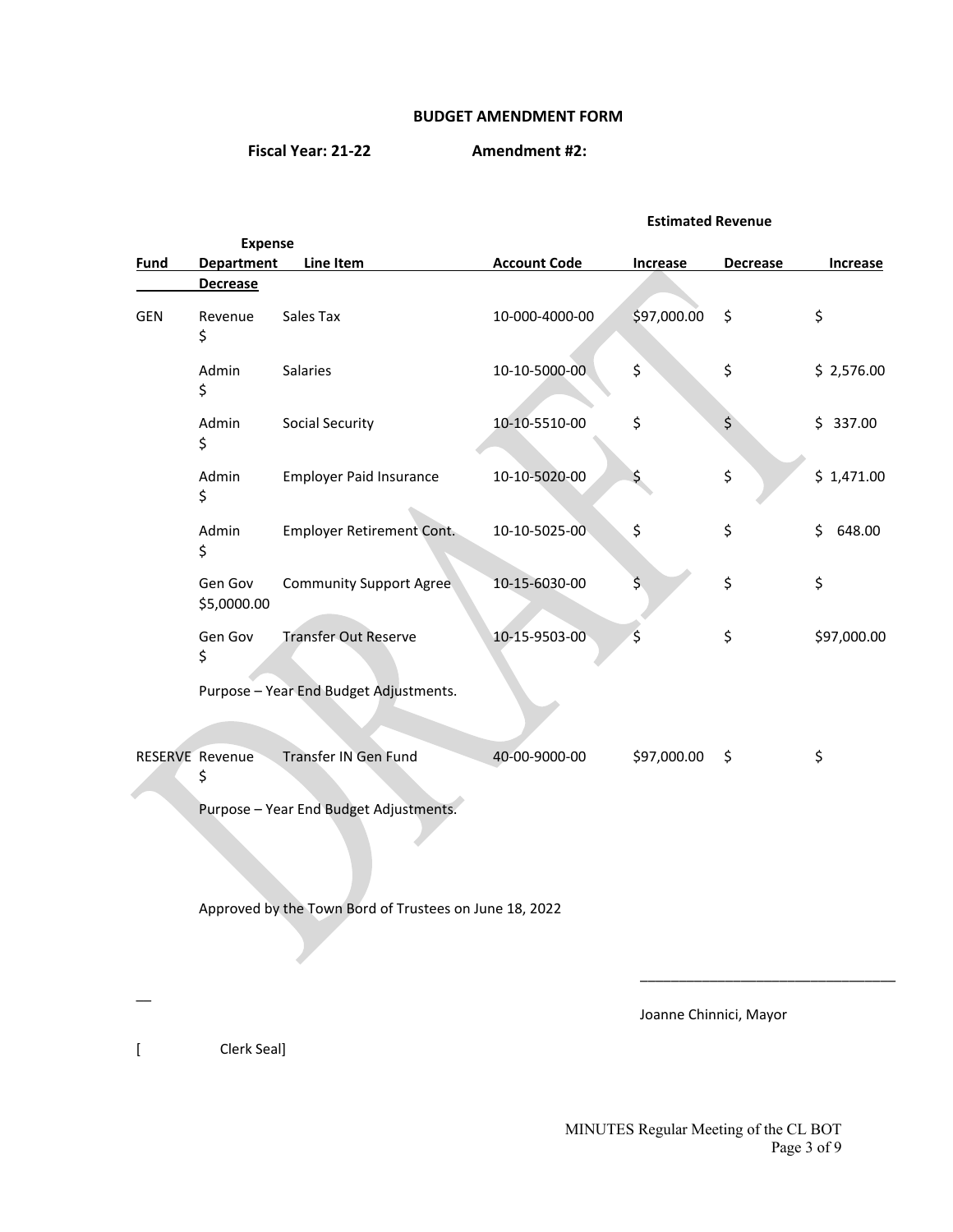| 6/14/2022                     |                                          |                               |                                                    | <b>General Fund</b>          |                                        |                | Page 1 of 2 |
|-------------------------------|------------------------------------------|-------------------------------|----------------------------------------------------|------------------------------|----------------------------------------|----------------|-------------|
| 4:28 PM                       |                                          |                               |                                                    | <b>Bank Register</b>         |                                        |                |             |
|                               |                                          |                               |                                                    | 5/1/2022 to 5/31/2022        |                                        |                |             |
| Date                          | <b>Transaction Transaction</b><br>Number | <b>Name / Description</b>     | <b>Deposit</b><br><b>Deposit</b><br>Number<br>Date | <b>Receipts</b><br>& Credits | <b>Checks &amp;</b><br><b>Payments</b> | <b>Balance</b> |             |
| 1000 Town of CL Checking 9683 |                                          |                               |                                                    |                              |                                        |                |             |
|                               |                                          | Beginning Balance             |                                                    | 0.00                         | 0.00                                   | 435,159.62     |             |
| 5/2/2022                      | R-00227                                  | Humphreys Partners 2009       |                                                    | 228.86                       | 0.00                                   | 435,388.48     |             |
| 5/4/2022                      | EFT                                      | <b>RWS Cloud Services</b>     |                                                    | 0.00                         | 90.00                                  | 435,298.48     |             |
| 5/9/2022                      | R-00230                                  | Oklahoma Tax Commission       |                                                    | 21,537.34                    | 0.00                                   | 456,835.82     |             |
| 5/9/2022                      | R-00229                                  | Oklahoma Tax Commission       |                                                    | 5,478.61                     | 0.00                                   | 462,314.43     |             |
| 5/9/2022                      | R-00228                                  | Oklahoma Tax Commission       |                                                    | 1,305.58                     | 0.00                                   | 463,620.01     |             |
| 5/9/2022                      | R-00226                                  | Pittsburg County Clerk        |                                                    | 552.16                       | 0.00                                   | 464,172.17     |             |
| 5/10/2022                     | R-00231                                  | Oklahoma Tax Commission       |                                                    | 14.19                        | 0.00                                   | 464,186.36     |             |
| 5/11/2022                     | R-00232                                  | Oklahoma Tax Commission       |                                                    | 249.39                       | 0.00                                   | 464,435.75     |             |
| 5/12/2022                     | <b>EFT</b>                               | <b>EFTPS</b>                  |                                                    | 0.00                         | 2,728.62                               | 461,707.13     |             |
| 5/13/2022                     |                                          |                               |                                                    | 0.00                         | 71.49                                  | 461,635.64     |             |
| 5/13/2022                     | 1289                                     | OPEH&W                        |                                                    | 0.00                         | 1,436.96                               | 460,198.68     |             |
| 5/13/2022                     | A-10059                                  | James G Buckley               |                                                    | 0.00                         | 3,052.74                               | 457,145.94     |             |
| 5/16/2022                     | EFT                                      | Oklahoma Tax Commission       |                                                    | 0.00                         | 399.00                                 | 456,746.94     |             |
| 5/17/2022                     | R-00233                                  | Kerney Homes                  |                                                    | 686.58                       | 0.00                                   | 457, 433.52    |             |
| 5/17/2022                     | GJ-10075                                 | Pittsburg County Clerk        |                                                    | 0.00                         | 400.49                                 | 457,033.03     |             |
| 5/20/2022                     | 1291                                     | Freese and Nichols            |                                                    | 0.00                         | 3,269.25                               | 453,763.78     |             |
| 5/20/2022                     | 1290                                     | <b>McAlester News Capital</b> |                                                    | 0.00                         | 160.00                                 | 453,603.78     |             |
| 5/23/2022                     | R-00234                                  | Scissortail Homes             |                                                    | 1,525.82                     | 0.00                                   | 455,129.60     |             |
| 5/27/2022                     | 1299                                     | OkMRF                         |                                                    | 0.00                         | 1,727.58                               | 453,402.02     |             |
| 5/27/2022                     | 1298                                     | Amanda Harjo                  |                                                    | 0.00                         | 800.00                                 | 452,602.02     |             |
| 5/27/2022                     | 1297                                     | Kay Robbins Wall              |                                                    | 0.00                         | 1,200.00                               | 451,402.02     |             |
| 5/27/2022                     | 1296                                     | Kiamichi Economic Dev Dist    |                                                    | 0.00                         | 50.00                                  | 451,352.02     |             |
| 5/27/2022                     | 1295                                     | <b>BOK Credit Card</b>        |                                                    | 0.00                         | 1,208.72                               | 450,143.30     |             |
| 5/27/2022                     | 1294                                     | Crawford & Associates, P.C.   |                                                    | 0.00                         | 287.50                                 | 449,855.80     |             |
| 5/27/2022                     | 1293                                     | Oklahoma Municipal League     |                                                    | 0.00                         | 714.73                                 | 449,141.07     |             |
| 5/27/2022                     | 1292                                     | OMAG                          |                                                    | 0.00                         | 175.00                                 | 448,966.07     |             |
| 5/27/2022                     | A-10060                                  | James G Buckley               |                                                    | 0.00                         | 2,821.01                               | 446,145.06     |             |
| 5/31/2022                     | R-00235                                  | <b>CLEDT</b>                  |                                                    | 10,133.07                    | 0.00                                   | 456,278.13     |             |
|                               |                                          |                               | 1000 Town of CL Checking 9683 Totals               | \$41,711.60                  | \$20,593.09                            | \$456,278.13   |             |
| 1010 2018 GO Bond Checking    |                                          |                               |                                                    |                              |                                        |                |             |
|                               |                                          | Beginning Balance             |                                                    | 0.00                         | 0.00                                   | 69,786.67      |             |
|                               |                                          |                               | 1010 2018 GO Bond Checking Totals                  | \$0.00                       | \$0.00                                 | \$69,786.67    |             |

MINUTES Regular Meeting of the CL BOT Page 4 of 9

4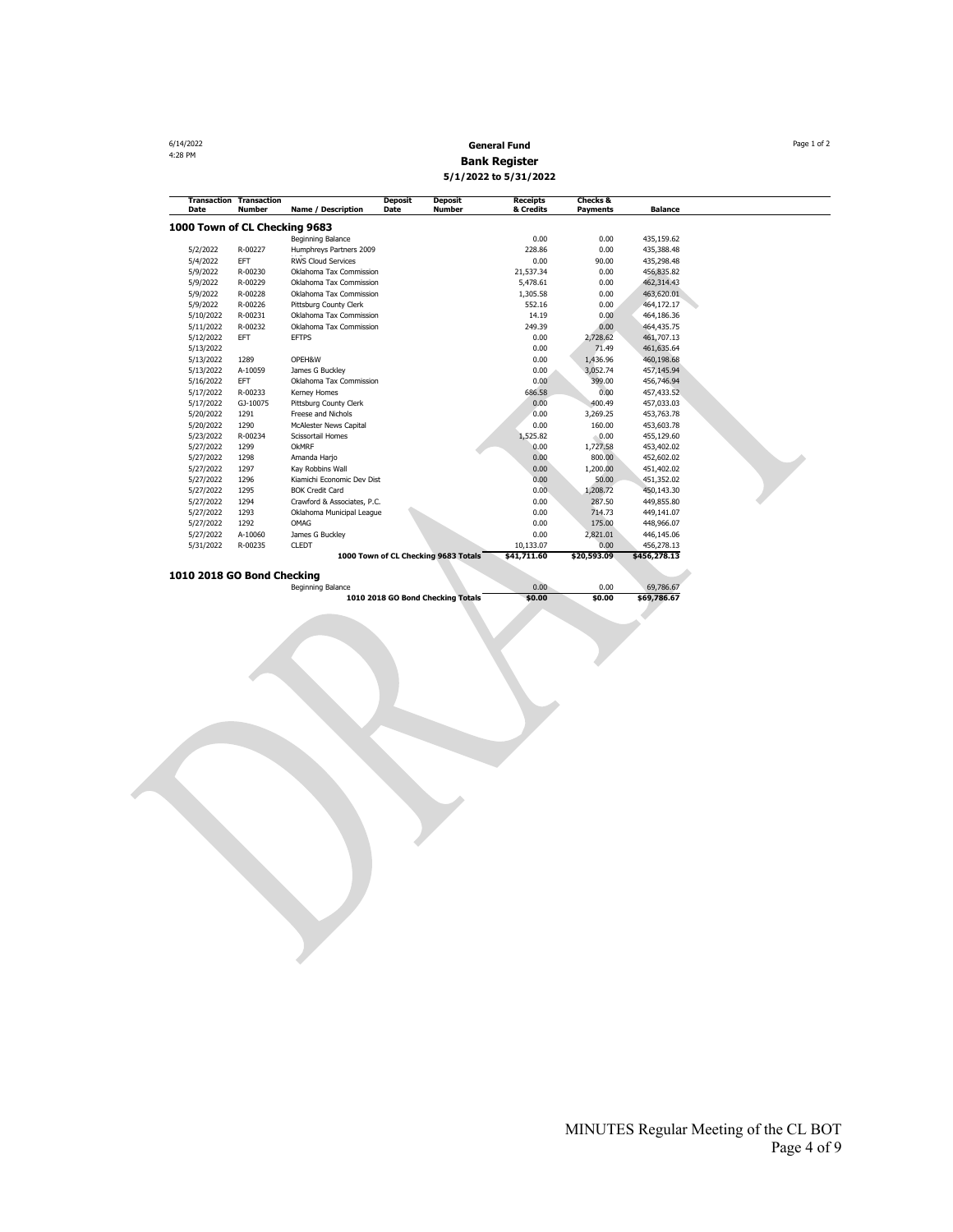## 6/14/2022 **General Fund** Page 1 of 1 **Payments Journal (Summary) 5/1/2022 to 5/31/2022**

| <b>Check Date</b>             | Check /<br>Reference # | Payee                                | <b>Amount</b> |  |
|-------------------------------|------------------------|--------------------------------------|---------------|--|
| 1000 Town of CL Checking 9683 |                        |                                      |               |  |
| 5/4/2022                      | EFT                    | <b>RWS Cloud Services</b>            | 90.00         |  |
| 5/12/2022                     | EFT                    | <b>EFTPS</b>                         | 2,728.62      |  |
| 5/13/2022                     |                        |                                      | 71.49         |  |
| 5/13/2022                     | 1289                   | OPEH&W                               | 1,436.96      |  |
| 5/13/2022                     | A-10059                | James G Buckley                      | 3,052.74      |  |
| 5/16/2022                     | <b>EFT</b>             | Oklahoma Tax Commission              | 399.00        |  |
| 5/17/2022                     | GJ-10075               | Pittsburg County Clerk               | 400.49        |  |
| 5/20/2022                     | 1291                   | Freese and Nichols                   | 3,269.25      |  |
| 5/20/2022                     | 1290                   | McAlester News Capital               | 160.00        |  |
| 5/27/2022                     | 1299                   | OKMRF                                | 1,727.58      |  |
| 5/27/2022                     | 1298                   | Amanda Harjo                         | 800.00        |  |
| 5/27/2022                     | 1297                   | Kay Robbins Wall                     | 1,200.00      |  |
| 5/27/2022                     | 1296                   | Kiamichi Economic Dev Dist of        | 50.00         |  |
| 5/27/2022                     | 1295                   | <b>BOK Credit Card</b>               | 1,208.72      |  |
| 5/27/2022                     | 1294                   | Crawford & Associates, P.C.          | 287.50        |  |
| 5/27/2022                     | 1293                   | Oklahoma Municipal League            | 714.73        |  |
| 5/27/2022                     | 1292                   | OMAG                                 | 175.00        |  |
| 5/27/2022                     | A-10060                | James G Buckley                      | 2,821.01      |  |
|                               |                        | 1000 Town of CL Checking 9683 Totals | \$20,593.09   |  |
|                               |                        |                                      |               |  |

Report Options Check Date: 5/1/2022 to 5/31/2022 Display Notation: No Fund: General Fund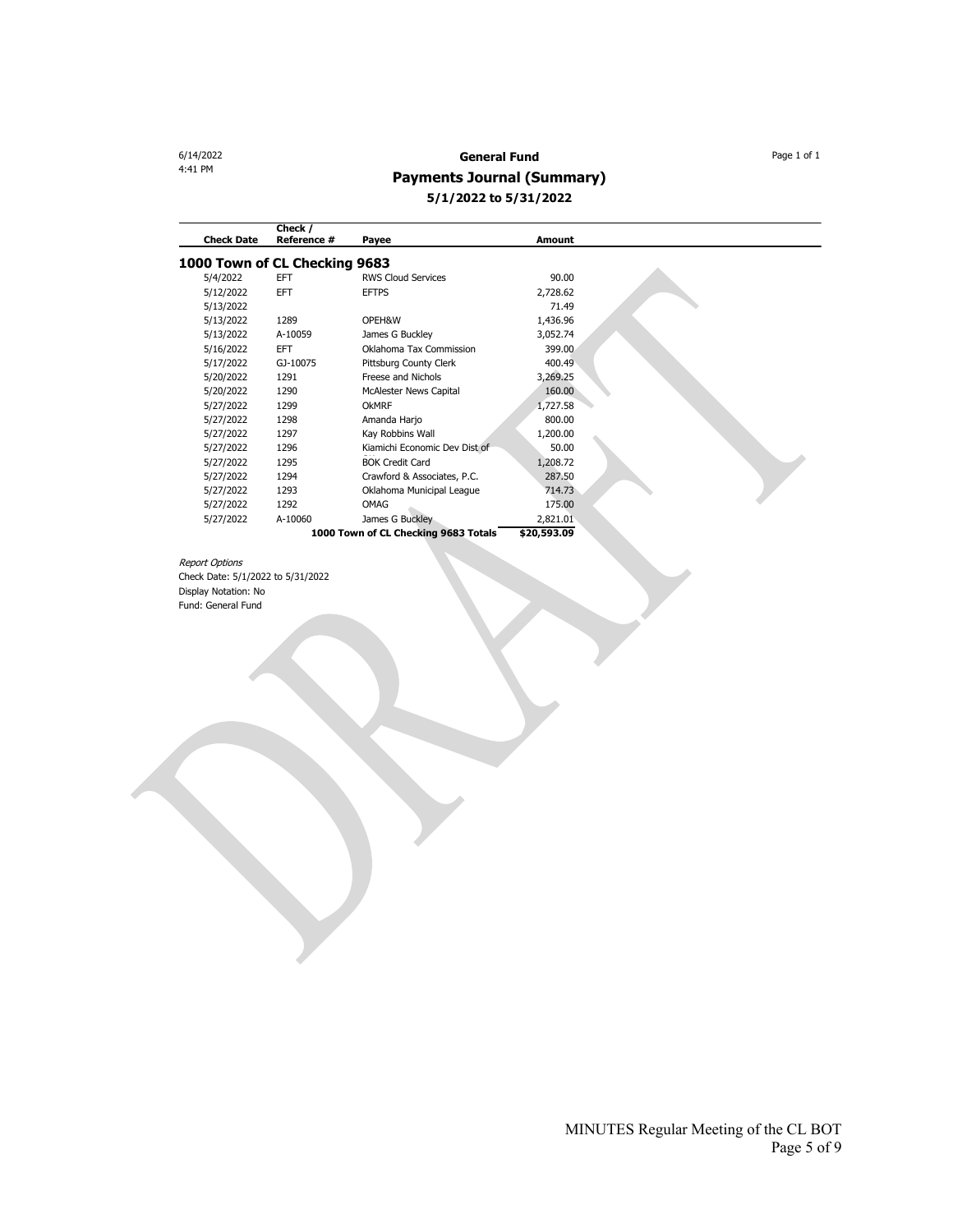**General Fund** Page 1 of 2<br>4:28 PM **Page 1 of 2**<br>**Bank Bosistor Bank Register 5/1/2022 to 5/31/2022**

| <b>Transaction Transaction</b><br>Date | <b>Number</b> | <b>Name / Description</b>     | <b>Deposit</b><br>Date               | <b>Deposit</b><br><b>Number</b> | <b>Receipts</b><br>& Credits | <b>Checks &amp;</b><br><b>Payments</b> | <b>Balance</b> |  |
|----------------------------------------|---------------|-------------------------------|--------------------------------------|---------------------------------|------------------------------|----------------------------------------|----------------|--|
| 1000 Town of CL Checking 9683          |               |                               |                                      |                                 |                              |                                        |                |  |
|                                        |               | Beginning Balance             |                                      |                                 | 0.00                         | 0.00                                   | 435,159.62     |  |
| 5/2/2022                               | R-00227       | Humphreys Partners 2009       |                                      |                                 | 228.86                       | 0.00                                   | 435,388.48     |  |
| 5/4/2022                               | <b>FFT</b>    | <b>RWS Cloud Services</b>     |                                      |                                 | 0.00                         | 90.00                                  | 435,298.48     |  |
| 5/9/2022                               | R-00230       | Oklahoma Tax Commission       |                                      |                                 | 21.537.34                    | 0.00                                   | 456,835.82     |  |
| 5/9/2022                               | R-00229       | Oklahoma Tax Commission       |                                      |                                 | 5,478.61                     | 0.00                                   | 462,314.43     |  |
| 5/9/2022                               | R-00228       | Oklahoma Tax Commission       |                                      |                                 | 1,305.58                     | 0.00                                   | 463,620.01     |  |
| 5/9/2022                               | R-00226       | Pittsburg County Clerk        |                                      |                                 | 552.16                       | 0.00                                   | 464,172.17     |  |
| 5/10/2022                              | R-00231       | Oklahoma Tax Commission       |                                      |                                 | 14.19                        | 0.00                                   | 464,186.36     |  |
| 5/11/2022                              | R-00232       | Oklahoma Tax Commission       |                                      |                                 | 249.39                       | 0.00                                   | 464,435.75     |  |
| 5/12/2022                              | <b>EFT</b>    | <b>EFTPS</b>                  |                                      |                                 | 0.00                         | 2,728.62                               | 461,707.13     |  |
| 5/13/2022                              |               |                               |                                      |                                 | 0.00                         | 71.49                                  | 461,635.64     |  |
| 5/13/2022                              | 1289          | OPEH&W                        |                                      |                                 | 0.00                         | 1,436.96                               | 460,198.68     |  |
| 5/13/2022                              | A-10059       | James G Buckley               |                                      |                                 | 0.00                         | 3,052.74                               | 457,145.94     |  |
| 5/16/2022                              | EFT           | Oklahoma Tax Commission       |                                      |                                 | 0.00                         | 399.00                                 | 456,746.94     |  |
| 5/17/2022                              | R-00233       | Kerney Homes                  |                                      |                                 | 686.58                       | 0.00                                   | 457,433.52     |  |
| 5/17/2022                              | GJ-10075      | Pittsburg County Clerk        |                                      |                                 | 0.00                         | 400.49                                 | 457,033.03     |  |
| 5/20/2022                              | 1291          | Freese and Nichols            |                                      |                                 | 0.00                         | 3.269.25                               | 453,763,78     |  |
| 5/20/2022                              | 1290          | <b>McAlester News Capital</b> |                                      |                                 | 0.00                         | 160.00                                 | 453,603.78     |  |
| 5/23/2022                              | R-00234       | <b>Scissortail Homes</b>      |                                      |                                 | 1,525.82                     | 0.00                                   | 455,129.60     |  |
| 5/27/2022                              | 1299          | OKMRF                         |                                      |                                 | 0.00                         | 1,727.58                               | 453,402.02     |  |
| 5/27/2022                              | 1298          | Amanda Harjo                  |                                      |                                 | 0.00                         | 800.00                                 | 452.602.02     |  |
| 5/27/2022                              | 1297          | Kay Robbins Wall              |                                      |                                 | 0.00                         | 1,200.00                               | 451,402.02     |  |
| 5/27/2022                              | 1296          | Kiamichi Economic Dev Dist    |                                      |                                 | 0.00                         | 50.00                                  | 451,352.02     |  |
| 5/27/2022                              | 1295          | <b>BOK Credit Card</b>        |                                      |                                 | 0.00                         | 1,208.72                               | 450,143.30     |  |
| 5/27/2022                              | 1294          | Crawford & Associates, P.C.   |                                      |                                 | 0.00                         | 287.50                                 | 449,855.80     |  |
| 5/27/2022                              | 1293          | Oklahoma Municipal League     |                                      |                                 | 0.00                         | 714.73                                 | 449.141.07     |  |
| 5/27/2022                              | 1292          | OMAG                          |                                      |                                 | 0.00                         | 175.00                                 | 448,966.07     |  |
| 5/27/2022                              | A-10060       | James G Buckley               |                                      |                                 | 0.00                         | 2,821.01                               | 446,145.06     |  |
| 5/31/2022                              | R-00235       | <b>CLEDT</b>                  |                                      |                                 | 10.133.07                    | 0.00                                   | 456,278.13     |  |
|                                        |               |                               | 1000 Town of CL Checking 9683 Totals |                                 | \$41,711.60                  | \$20,593.09                            | \$456,278.13   |  |

**1010 2018 GO Bond Checking**

| Beginning Balance                 | 0.00   | \$0.00 | 69,786.67   |
|-----------------------------------|--------|--------|-------------|
| 1010 2018 GO Bond Checking Totals | \$0.00 |        | \$69,786.67 |
|                                   |        |        |             |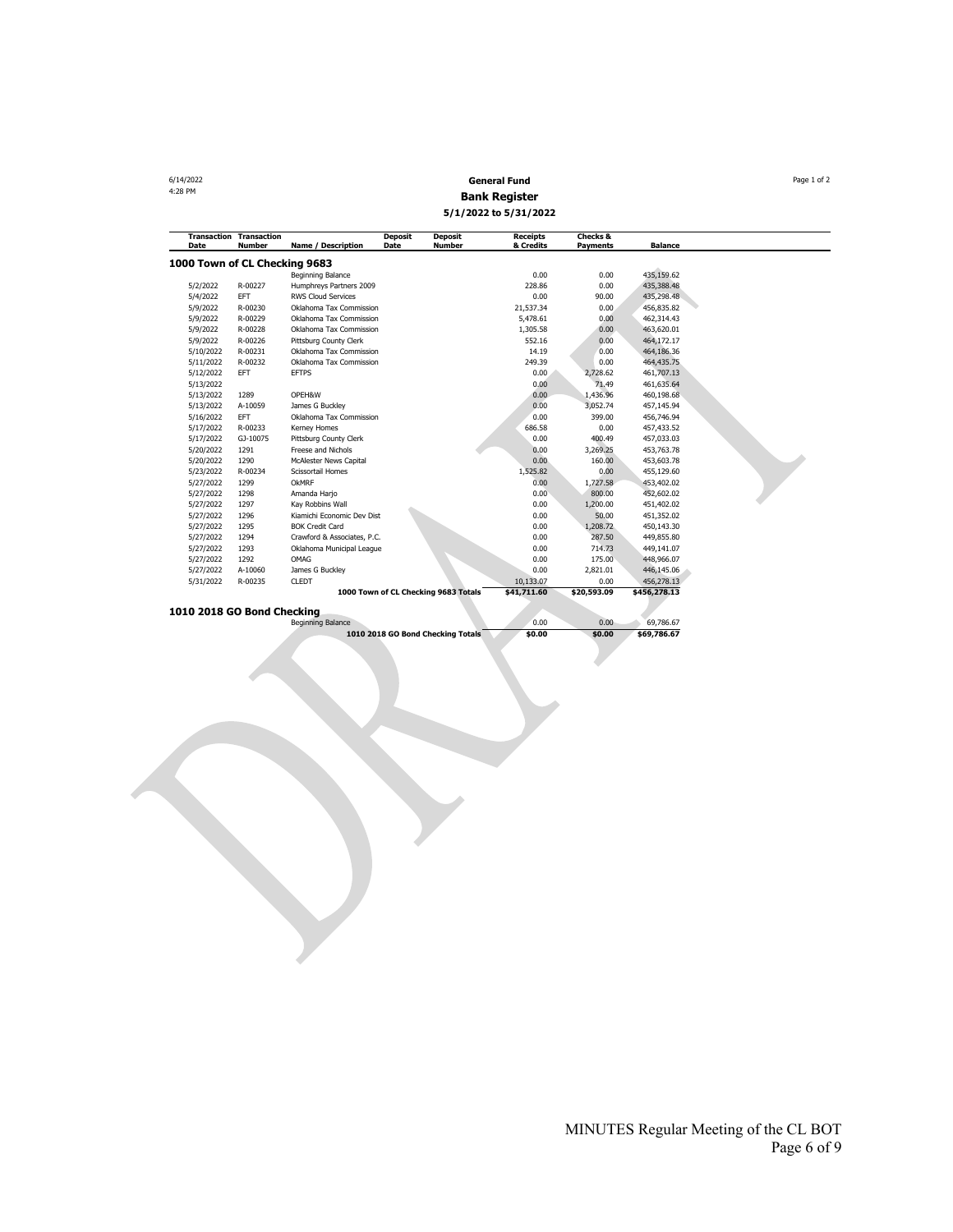# 6/14/2022 **General Fund** Page 1 of 1

## **Payments Journal (Summary)**

**5/1/2022 to 5/31/2022**

| <b>Check Date</b>             | Check /<br>Reference # | Payee                                | <b>Amount</b> |  |
|-------------------------------|------------------------|--------------------------------------|---------------|--|
| 1000 Town of CL Checking 9683 |                        |                                      |               |  |
| 5/4/2022                      | EFT                    | <b>RWS Cloud Services</b>            | 90.00         |  |
| 5/12/2022                     | EFT                    | <b>EFTPS</b>                         | 2,728.62      |  |
| 5/13/2022                     |                        |                                      | 71.49         |  |
| 5/13/2022                     | 1289                   | OPEH&W                               | 1,436.96      |  |
| 5/13/2022                     | A-10059                | James G Buckley                      | 3,052.74      |  |
| 5/16/2022                     | EFT                    | Oklahoma Tax Commission              | 399.00        |  |
| 5/17/2022                     | GJ-10075               | Pittsburg County Clerk               | 400.49        |  |
| 5/20/2022                     | 1291                   | Freese and Nichols                   | 3,269.25      |  |
| 5/20/2022                     | 1290                   | <b>McAlester News Capital</b>        | 160.00        |  |
| 5/27/2022                     | 1299                   | OKMRF                                | 1,727.58      |  |
| 5/27/2022                     | 1298                   | Amanda Harjo                         | 800.00        |  |
| 5/27/2022                     | 1297                   | Kay Robbins Wall                     | 1,200.00      |  |
| 5/27/2022                     | 1296                   | Kiamichi Economic Dev Dist of        | 50.00         |  |
| 5/27/2022                     | 1295                   | <b>BOK Credit Card</b>               | 1,208.72      |  |
| 5/27/2022                     | 1294                   | Crawford & Associates, P.C.          | 287.50        |  |
| 5/27/2022                     | 1293                   | Oklahoma Municipal League            | 714.73        |  |
| 5/27/2022                     | 1292                   | OMAG                                 | 175.00        |  |
| 5/27/2022                     | A-10060                | James G Buckley                      | 2,821.01      |  |
|                               |                        | 1000 Town of CL Checking 9683 Totals | \$20,593.09   |  |

Report Options Check Date: 5/1/2022 to 5/31/2022 Display Notation: No Fund: General Fund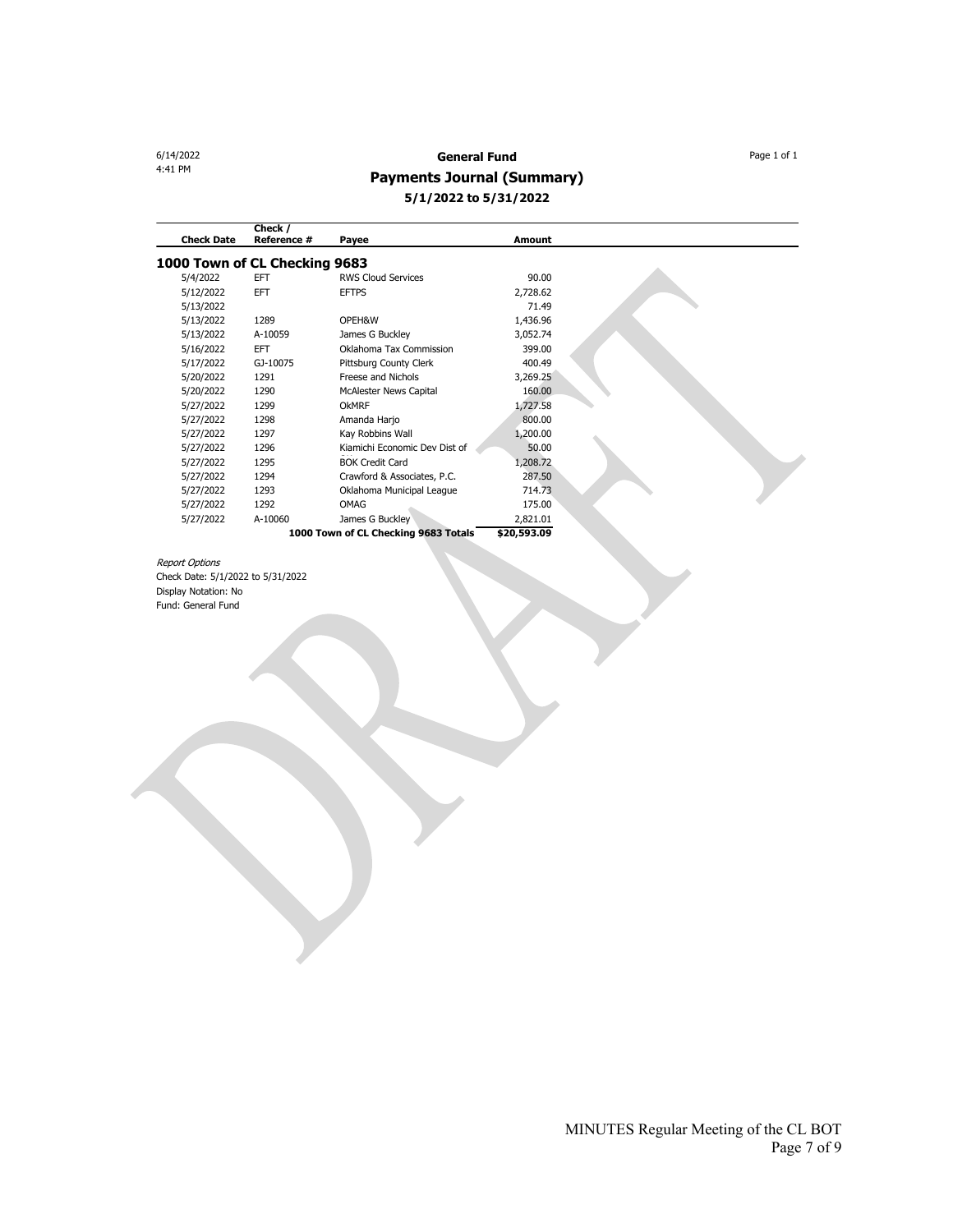#### **4:16 PM Statement of Revenue and Expenditures**

|                                   |                                                    | Current<br>Period<br><b>May 2022</b><br><b>May 2022</b><br>Actual | Jul 2021<br><b>May 2022</b><br>Actual | Jul 2021<br><b>Jun 2022</b> | Year-To-Date Annual Budget Annual Budget<br>Jul 2021<br>Jun 2022<br>Variance | Jul 2021<br>Jun 2022<br><b>Percent of</b><br><b>Budget</b> |
|-----------------------------------|----------------------------------------------------|-------------------------------------------------------------------|---------------------------------------|-----------------------------|------------------------------------------------------------------------------|------------------------------------------------------------|
| <b>Revenue &amp; Expenditures</b> |                                                    |                                                                   |                                       |                             |                                                                              |                                                            |
| <b>Revenue</b>                    |                                                    |                                                                   |                                       |                             |                                                                              |                                                            |
|                                   | <b>Non-Departmental Revenues</b>                   |                                                                   |                                       |                             |                                                                              |                                                            |
| <b>Budget Carryover</b>           |                                                    |                                                                   |                                       |                             |                                                                              |                                                            |
| 3999                              | Fund Balance Carryover                             | 0.00                                                              | 0.00                                  | 50,000.00                   | 50,000.00                                                                    | 0.00%                                                      |
|                                   | <b>Total Budget Carryover</b>                      | \$0.00                                                            | \$0.00                                | \$50,000.00                 | \$50,000.00                                                                  |                                                            |
| <b>Other Revenue</b><br>4012      |                                                    |                                                                   |                                       | 600.00                      |                                                                              |                                                            |
| 4100                              | Alcohol Beverage Tax                               | 83.66                                                             | 825.80                                |                             | (225.80)                                                                     | 137.63%                                                    |
| 4105                              | Building Permits/Inspection Fe                     | 2,441.26                                                          | 15,360.64                             | 23,580.00                   | 8,219.36                                                                     | 65.14%                                                     |
| 4011                              | <b>Business License and Permits</b>                | 0.00                                                              | 191.76                                | 200.00                      | 8.24                                                                         | 95.88%                                                     |
|                                   | Lodging Tax                                        | 5,478.61                                                          | 72,344.66                             | 24,000.00                   | (48, 344.66)                                                                 | 301.44%                                                    |
| 4500                              | Miscellanous Revenue                               | 0.00                                                              | 380.60                                | 0.00                        | (380.60)                                                                     | 0.00%                                                      |
| 4015                              | Pittsburgh County Sinking Fund                     | 400.49                                                            | 45,213.93                             | 57,190.00                   | 11,976.07                                                                    | 79.06%                                                     |
| 4000                              | Sales Tax                                          | 21,786.73                                                         | 243,605.15                            | 114,800.00                  | (128, 805.15)                                                                | 212.20%                                                    |
| 9002<br>4005                      | Transfer IN from TIF<br>Use Tax                    | 10,133.07                                                         | 83,663.36                             | 101,989.00                  | 18,325.64                                                                    | 82.03%                                                     |
|                                   |                                                    | 1,305.58                                                          | 10,797.83                             | 7,200.00                    | (3, 597.83)                                                                  | 149.97%                                                    |
| 4010                              | Utility Tax                                        | 0.00                                                              | 12,956.67                             | 12,000.00                   | (956.67)                                                                     | 107.97%                                                    |
| 4013                              | Vehicle Gas/Fuel Tax<br><b>Total Other Revenue</b> | 82.20                                                             | 608.50                                | 0.00                        | (608.50)                                                                     | 0.00%                                                      |
|                                   |                                                    | \$41,711.60                                                       | \$485,948.90                          | \$341,559.00                | ( \$144, 389.90)                                                             |                                                            |
|                                   | <b>Non-Departmental Revenues Totals</b>            | \$41,711.60                                                       | \$485,948.90                          | \$391,559.00                | ( \$94, 389.90)                                                              |                                                            |
|                                   | Revenue                                            | \$41,711.60                                                       | \$485,948.90                          | \$391,559.00                | ( \$94, 389.90)                                                              |                                                            |
|                                   | <b>Gross Profit</b>                                | \$41,711.60                                                       | \$485,948.90                          | \$391,559.00                | \$0.00                                                                       |                                                            |
| <b>Expenses</b>                   |                                                    |                                                                   |                                       |                             |                                                                              |                                                            |
| <b>Administration</b>             |                                                    |                                                                   |                                       |                             |                                                                              |                                                            |
| <b>Personal Services</b>          |                                                    |                                                                   |                                       |                             |                                                                              |                                                            |
| 5020                              | <b>Employer Paid Insurance</b>                     | 1,436.96                                                          | 17,277.22                             | 17,244.00                   | (33.22)                                                                      | 100.19%                                                    |
| 5025                              | <b>Employer Retirement Contributi</b>              | 778.64                                                            | 8,711.10                              | 8,842.00                    | 130.90                                                                       | 98.52%                                                     |
| 5000                              | <b>Salaries</b>                                    | 7,461.54                                                          | 83,537.81                             | 88,424.00                   | 4,886.19                                                                     | 94.47%                                                     |
| 5010                              | <b>Social Security</b>                             | 595.67                                                            | 6,663.95                              | 7,063.00                    | 399.05                                                                       | 94.35%                                                     |
| 5001                              | Stipend                                            | 0.00                                                              | 500.00                                | 0.00                        | (500.00)                                                                     | 0.00%                                                      |
| 5015                              | Unemployment Tax                                   | 0.00                                                              | 248.02                                | 1,846.00                    | 1,597.98                                                                     | 13.44%                                                     |
| 5030                              | Vehicle/Cell Allowance                             | 324.85                                                            | 3,573.35                              | 3,900.00                    | 326.65                                                                       | 91.62%                                                     |
|                                   | <b>Total Personal Services</b>                     | \$10,597.66                                                       | \$120,511.45                          | \$127,319.00                | \$6,807.55                                                                   |                                                            |
|                                   | <b>Materials &amp; Supplies</b>                    |                                                                   |                                       |                             |                                                                              |                                                            |
| 5510                              | <b>Building Maintenance &amp; Repairs</b>          | 0.00                                                              | 240.00                                | 320.00                      | 80.00                                                                        | 75.00%                                                     |
| 5530                              | Miscellaneous                                      | 0.00                                                              | 0.00                                  | 100.00                      | 100.00                                                                       | 0.00%                                                      |
| 5500                              | <b>Office Supplies</b>                             | 0.00                                                              | 474.05                                | 600.00                      | 125.95                                                                       | 79.01%                                                     |
| 5520                              | Software Programs/ Services                        | 0.00                                                              | 24.95                                 | 0.00                        | (24.95)                                                                      | 0.00%                                                      |
|                                   | <b>Total Materials &amp; Supplies</b>              | \$0.00                                                            | \$739.00                              | \$1,020.00                  | \$281.00                                                                     |                                                            |
| <b>Other Services</b>             |                                                    |                                                                   |                                       |                             |                                                                              |                                                            |
| 6035                              | Dues & Memberships                                 | 0.00                                                              | 1,179.00                              | 1,210.00                    | 31.00                                                                        | 97.44%                                                     |
| 6015                              | Insurance                                          | 175.00                                                            | 735.00                                | 350.00                      | (385.00)                                                                     | 210.00%                                                    |
| 6005                              | Rent                                               | 997.73                                                            | 4,784.85                              | 5,760.00                    | 975.15                                                                       | 83.07%                                                     |
| 6040                              | School, Training, Travel                           | 0.00                                                              | 1,241.51                              | 5,700.00                    | 4,458.49                                                                     | 21.78%                                                     |
| 6000                              | <b>Utilities</b>                                   | 144.00                                                            | 2,192.65                              | 4,339.00                    | 2,146.35                                                                     | 50.53%                                                     |
|                                   | <b>Total Other Services</b>                        | \$1,316.73                                                        | \$10,133.01                           | \$17,359.00                 | \$7,225.99                                                                   |                                                            |
|                                   | <b>Administration Totals</b>                       | \$11,914.39                                                       | \$131,383.46                          | \$145,698.00                | \$14,314.54                                                                  |                                                            |
| <b>General Government</b>         |                                                    |                                                                   |                                       |                             |                                                                              |                                                            |
|                                   |                                                    |                                                                   |                                       |                             |                                                                              |                                                            |
|                                   | <b>Materials &amp; Supplies</b>                    | 0.00                                                              |                                       |                             |                                                                              | 55.69%                                                     |
| 5510                              | Building Maintenance & Repairs                     |                                                                   | 1,392.15                              | 2,500.00                    | 1,107.85                                                                     |                                                            |